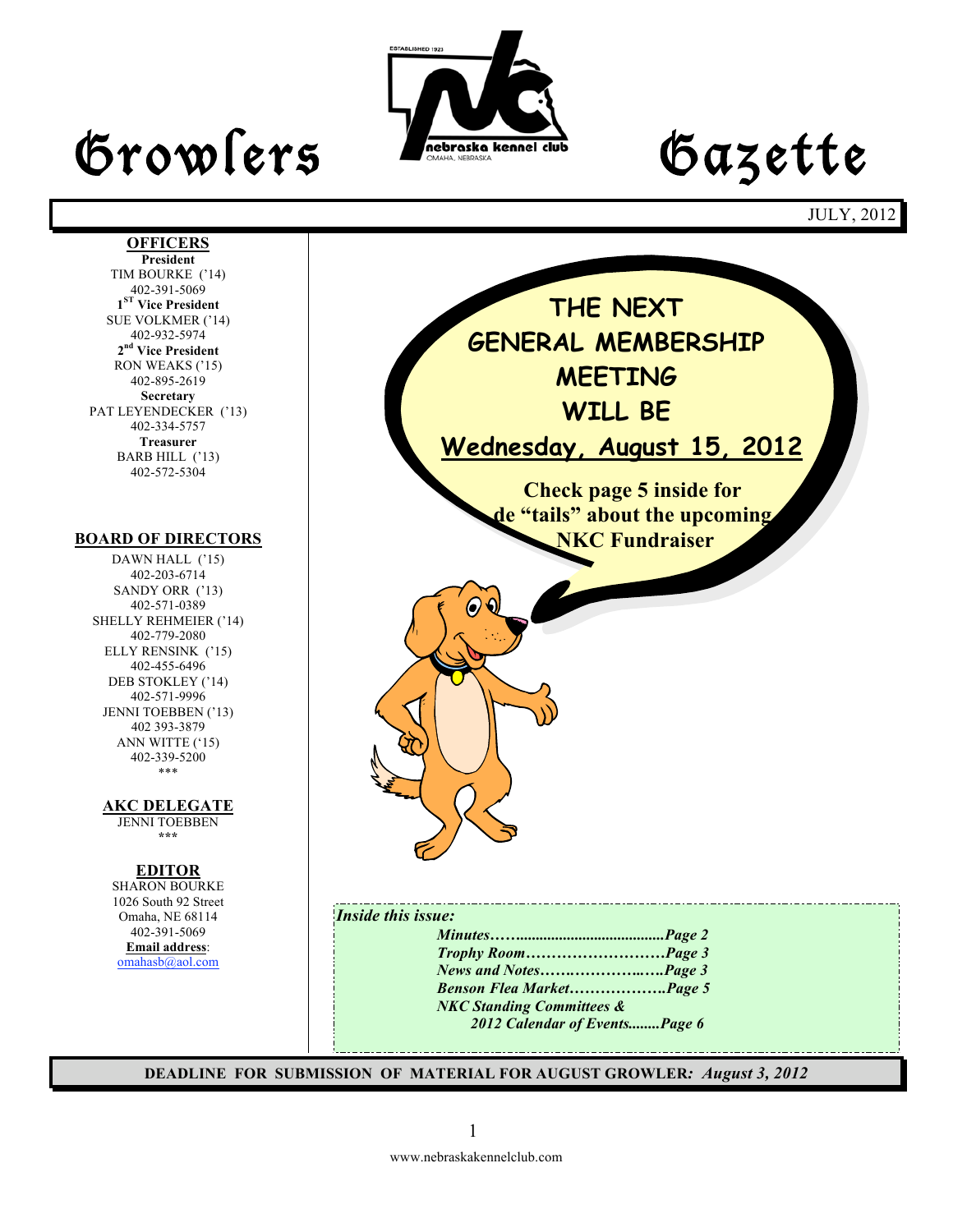## **SECRETARY'S REPORT**

#### **JUNE GENERAL MEETING**

Wednesday, June 20, 2012 Chalco Hills, Gretna, Nebraska

President Tim Bourke called the meeting to order at 6:45 pm.

Those in attendance were requested to introduce themselves and tell a little bit about themselves.

A motion was made by Ann Witte and seconded by Sue Volkmer to approve the minutes of the May General Meeting as published in the Growler. The motion passed.

Treasurer Barbara Hill read the treasurer's report and it was filed of record with the Secretary.

Show Chair Jenni Toebben advised that the cluster committee is working on the premium list for the up coming November shows. Jenni advised that the fee for parking at the CenturyLink has been reduced for those that pre-pay to \$6.00 per day. There was a discussion about handicap parking.

Obedience – no report Agility – no report Training Director – classes continue to be held on Monday night at 7 pm. Tracking – Shelly reported November Tracking Test has been approved by AKC. Constitution Review and Revision – Tim Bourke reported that the committee chaired by Medora Harper is nearing completion of the review.

A new member application has been received from Barbara and Christopher Ihle who have St Bernards.

Barbara Hill reported that she will compose a notice about the up coming used dog equipment fund raiser on July 28, 2012 .and Sue Volkmer will send out an e-mail blast and the information will also be put up on the web site. If you have used equipment, please contact Barbara Hill, 402 572 5304 with a list of the items no later than July 14, 2012.

A motion was made by Sue and seconded by Ann to adjourn.

Respectfully submitted, Barbara Hill, Acting Secretary

\*\*\*\*\* **JULY BOARD MEETING** Wednesday, July 4, 2012

No Board Meeting



## **is here. Keep your pooches cool!**

www.nebraskakennelclub.com 2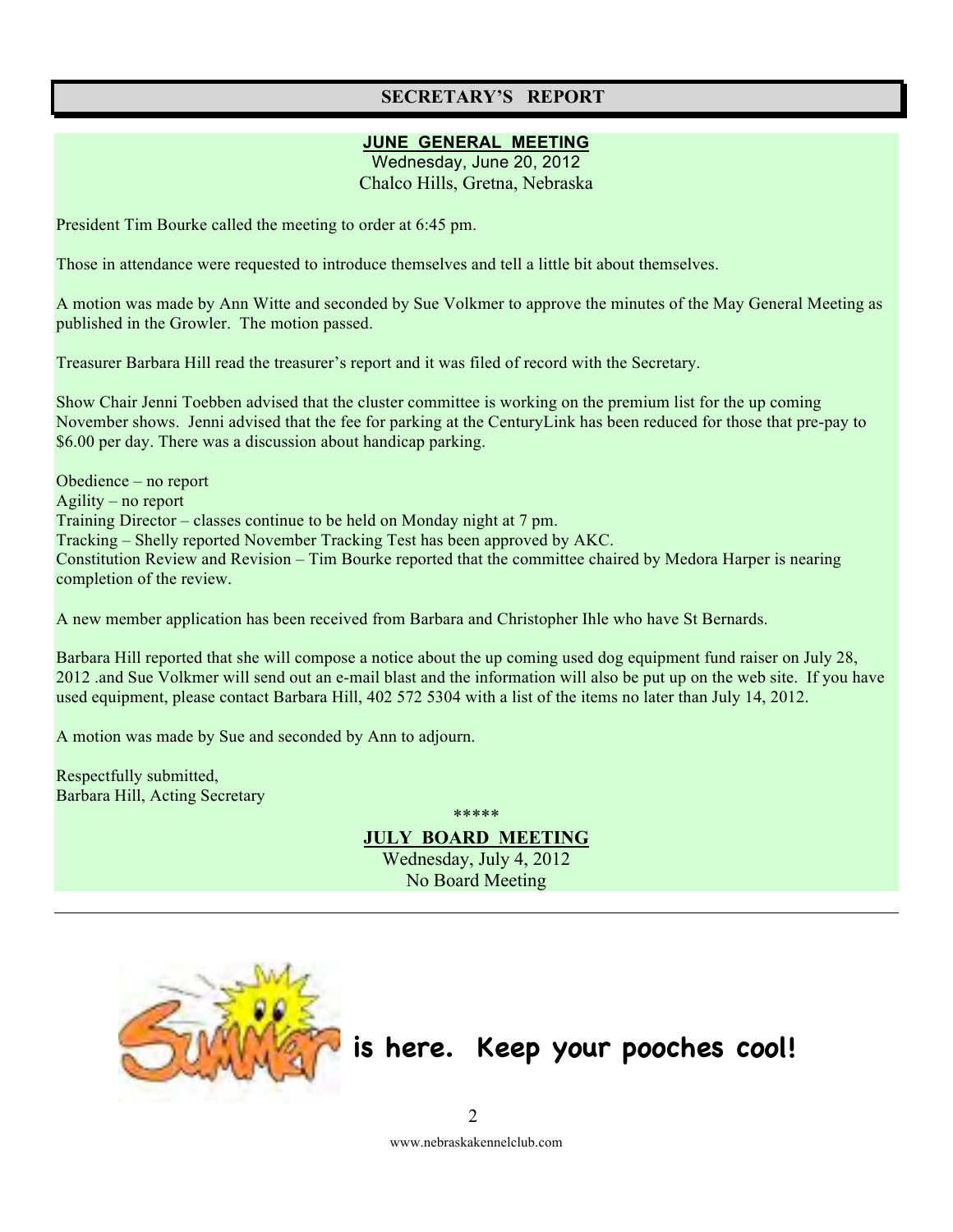## **TROPHY ROOM**



## **Spice O'Life DiMar Drumline, PT, THD – Shetland Sheepdog**

**Owner: Dianne Krantz**

May 26, 2012 Key City Kennel Club BOB )ver a Special), BW, WD 4 pts. June 16, 2012 Fort Dodge Kennel Club BW, WD 2 pts.

*---Submitted by Dianne Krantz*

## **NEWS & NOTES**

## CONFORMATION TRAINING CLASSES

- **WHEN:** Every **Monday,** except major holiday.
- **LOCATION: Companion Dog Club 10803 N. 72 Street Omaha, NE**
- **TIME: 7 p.m. 9:00 p.m.**
- **COST:** \$3.00 for first dog, \$2.00 for all subsequent dogs per evening

**DURATION:** Recommend 30 minutes or less for puppies. 30 to 60 minutes for adult dogs.

**WHO SHOULD ATTEND:** Experience and inexperienced dogs and handlers.

#### **CONTENT:**

- Table Training Individual Gaiting
- Group Gaiting Free Stack
- $\triangle$  Breed specific training
- Different patterns typical to conformation ring (i.e. triangle, L pattern, T pattern)
- $\triangle$  Ring and show etiquette for those new to showing in conformation



**July 28, 2012 Benson Flea Market** 

**\*\*\*\*\*** 

**August 15, 2012 Next NKC General Membership Meeting** 

**\*\*\*\*\*** 

## **November 15 -18, 2012 Lewis & Clark Dog Show Cluster**

www.nebraskakennelclub.com 3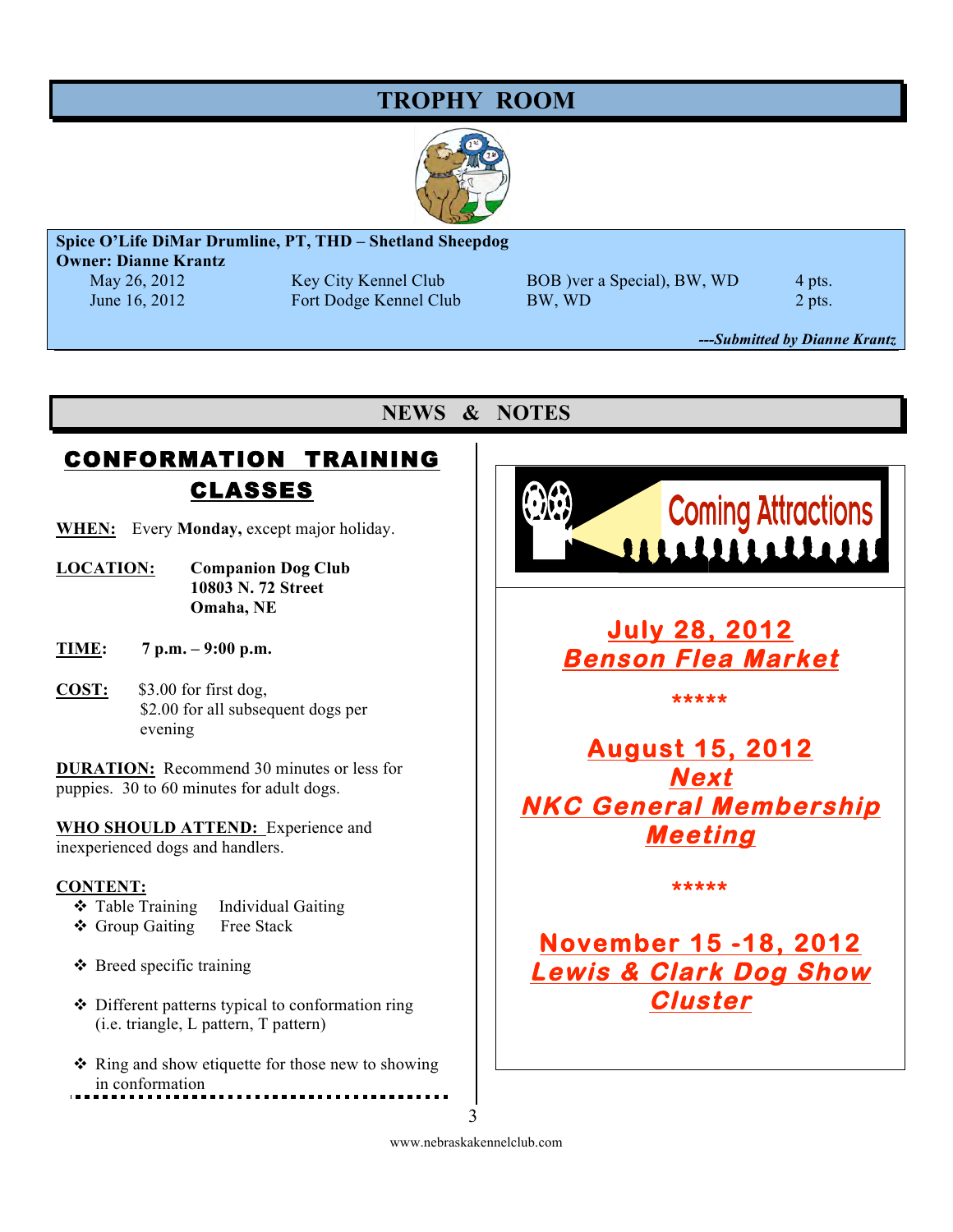

## **CONTACT THE GROWLER EDITOR**

- ♦ **If** you have something to contribute for the betterment of the dog fancy that you would like published in the **Growler, please contact the Growler Editor.**
- ♦ **If** you have a show win that you would like to brag about, information regarding an upcoming dog event, or poem, etc. to share with others, **please contact the Growler Editor**.
- ♦ **If** you are the Chair of an NKC committee and would like to inform the membership of the committee's activities, **please contact the Growler Editor.**
- ♦ **If** you have a photo of your dog to put in the **Growler**, **please contact the Growler Editor.**
- ♦ **If** you have something for the **Growler**, please contact the **Growler Editor**: **Sharon Bourke, 402-391-5069, or email:** omahasb@aol.com

## GROWLER ADVERTISING RATES

|              | <b>NKC</b> members: \$10.00 per $1/8^{th}$ of a page,       |
|--------------|-------------------------------------------------------------|
| Non-members: | \$75.00 for a full page<br>\$15.00 per $1/8^{th}$ of a page |
|              | \$112.50 for a full page                                    |
|              | Copy cannot change between issues of the Growler. $All$     |
|              | $\frac{1}{2}$ ads are subject to NKC Board approval.        |

**NKC Members: No charge to advertise the sale of used dog equipment.**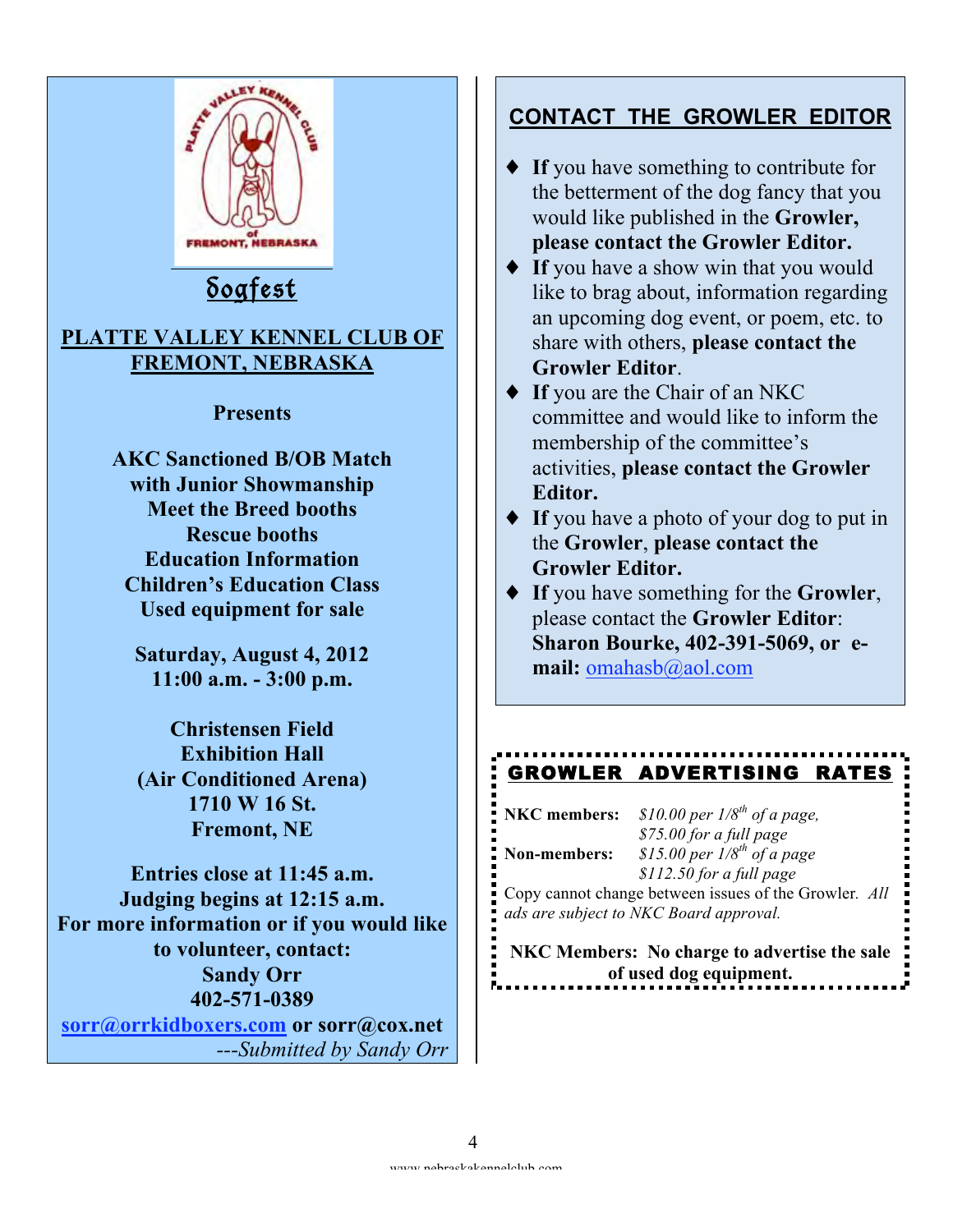



 *NKC FundRaiser At the Benson Flea Market Saturday, July 28, 2012 8:00 a.m.- Noon In Historic Downtown Benson: Military Avenue at Maple Street* 

## *Contact*

 *Barb Hill, 402-572-5304, or arabarb@cox.net, no later than Saturday, July 14, 2012, with a list of* "*gently used*" *dog equipment items, or* "*gently used*" *non-dog items that you would like to sell at the Nebraska Kennel Club booth at the Benson Flea Market* 

 *50% of the proceeds will go to NKC and the remaining 50% will be remitted to the donor* (*unless the donor wants to donate 100% to the NKC*)*. Please specify whether you want to donate 50% or 100% to the club. You will need to deliver the items to Barb Hill. Her address is:* 

*5604 N. 79 Street, Omaha, NE* 

 *Contact Barb to work out the details for your donations.* 

*Clean out your house now of dog items and non-dog items you no longer need and donate them to the Nebraska Kennel Club!*